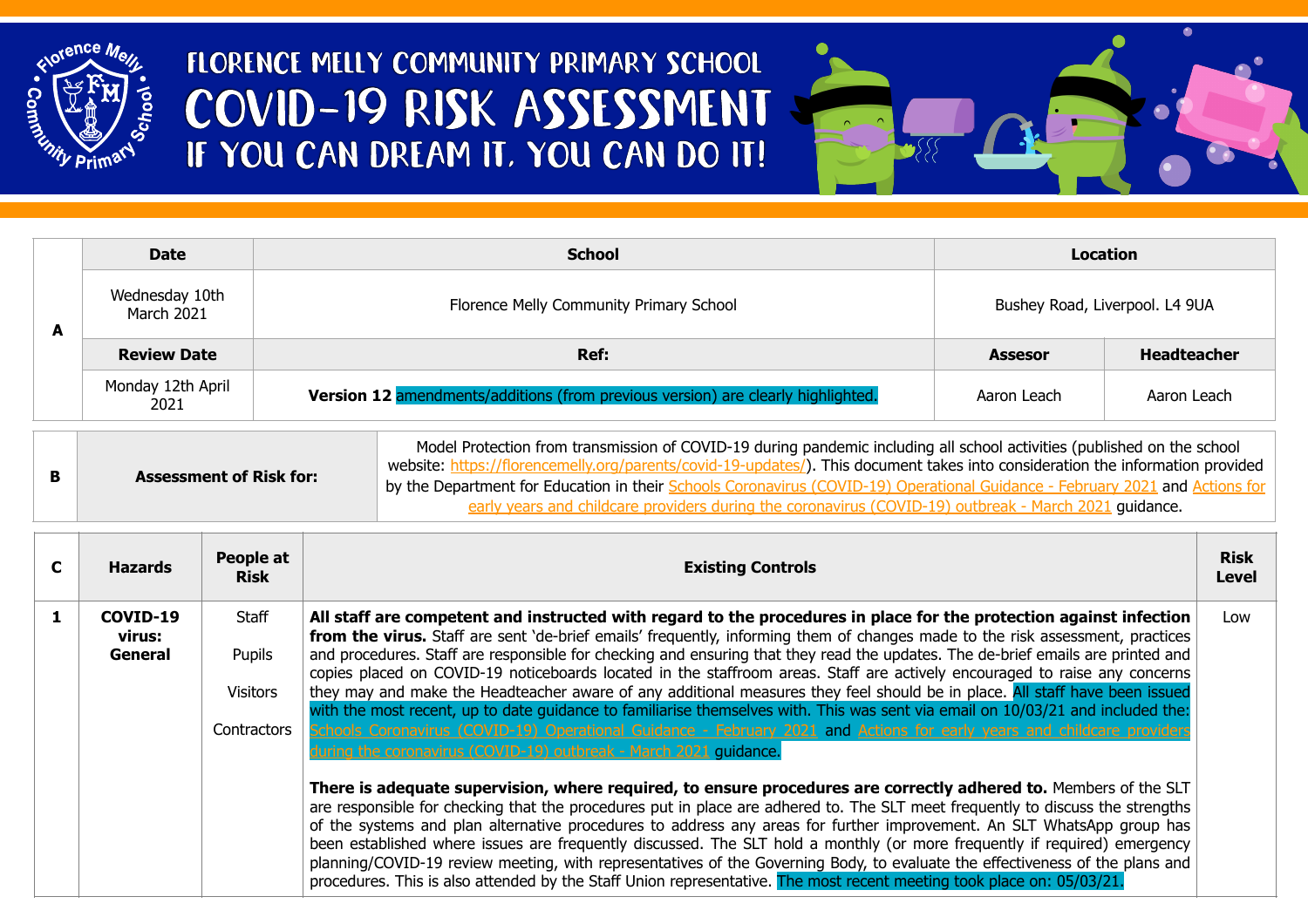| C | <b>Hazards</b>                | People at<br><b>Risk</b>                          | <b>Existing Controls</b>                                                                                                                                                                                                                                                                                                                                                                                                                                                                                                                                                                                                                                                                                                                                                                                                                                                                                                                                                                                                                                                                                                                                                                                                                                                                                                                                                                                                                                                                                                                                                                                                                                                                                                                                                                                                                                                                                                                                                                                                                                                                                                                                                                                                                                                                                                                                                                                                                                                                                                                                                                                                                                                                                                                                                                                                                                                                                                                                                                                                                                                                                                                                                                                                                                                                                                                                                                                                                                                                                                                                                                                                                                                                                                                                                                                         | <b>Risk</b><br><b>Level</b> |
|---|-------------------------------|---------------------------------------------------|------------------------------------------------------------------------------------------------------------------------------------------------------------------------------------------------------------------------------------------------------------------------------------------------------------------------------------------------------------------------------------------------------------------------------------------------------------------------------------------------------------------------------------------------------------------------------------------------------------------------------------------------------------------------------------------------------------------------------------------------------------------------------------------------------------------------------------------------------------------------------------------------------------------------------------------------------------------------------------------------------------------------------------------------------------------------------------------------------------------------------------------------------------------------------------------------------------------------------------------------------------------------------------------------------------------------------------------------------------------------------------------------------------------------------------------------------------------------------------------------------------------------------------------------------------------------------------------------------------------------------------------------------------------------------------------------------------------------------------------------------------------------------------------------------------------------------------------------------------------------------------------------------------------------------------------------------------------------------------------------------------------------------------------------------------------------------------------------------------------------------------------------------------------------------------------------------------------------------------------------------------------------------------------------------------------------------------------------------------------------------------------------------------------------------------------------------------------------------------------------------------------------------------------------------------------------------------------------------------------------------------------------------------------------------------------------------------------------------------------------------------------------------------------------------------------------------------------------------------------------------------------------------------------------------------------------------------------------------------------------------------------------------------------------------------------------------------------------------------------------------------------------------------------------------------------------------------------------------------------------------------------------------------------------------------------------------------------------------------------------------------------------------------------------------------------------------------------------------------------------------------------------------------------------------------------------------------------------------------------------------------------------------------------------------------------------------------------------------------------------------------------------------------------------------------------|-----------------------------|
| 1 | COVID-19<br>virus:<br>General | Staff<br>Pupils<br><b>Visitors</b><br>Contractors | See the Liverpool City Council COVID-19: Personal Protective Equipment (PPE) Policy for further details. Two PPE<br>stations have been created (in the foyer area and at the top of the main, central stairwell) for staff to access. An audit of PPE is<br>conducted fortnightly and stock replenished. Every year group has been provided with a 'Cleaning Toolkit' which also contains<br>PPE equipment as well as cleaning products. Staff are responsible for monitoring the contents of the toolkit and informing a<br>member of the SLT when additional equipment is required. Mr Joe Doyle, takes responsibility for this. The last review of the<br>equipment was conducted on 10/03/21. The last PPE/cleaning equipment order was placed during the week of 01/03/21.<br>School infection control risk assessment. An 'Infection Control Policy' is in place and was shared with, and ratified by, the<br>Governing Body on 12/06/20. The policy has also been shared with all staff members via email, most recently on 11/01/20. A<br>copy of the policy has been added to the 'Covid-19 Resources - 2020/21 Academic Year' Google Drive folder and paper copies<br>added to the COVID-19 noticeboards in both staffroom areas.<br>Pupils and staff who are symptomatic or who have household members who are symptomatic will not be<br>allowed to attend school and will be requested to isolate as per national guidance. This message has been, and will<br>continue to be, shared with staff and parents/carers on a frequent basis. Reminders and links to this advice and guidance have,<br>and will continue to be, issued to parents via newsletters, the school's website, tweets, physical letters home and Class Dojo.<br>Please see the school's 'Covid-19 Updates' page on the school website for further the most up to date messages sent out:<br>https://florencemelly.org/parents/covid-19-updates/. This was last updated on 10/03/21 to include the most recent DfE<br>guidance and this updated risk assessment.<br>Managers must also review all of the following applicable individual risk assessments where relevant: New and<br>expectant mothers, Extended duty of care, Stress an/or Individual pupil assessments. All staff have been asked to<br>complete the updated COVID-19 Occupational Risk Assessment Tool issued by LCC and are encouraged to discuss the outcome<br>with the COVID-19 Lead and Headteacher - Mr Aaron Leach. Mr Kieran Baillie, the school's Inclusion Lead, has put individual<br>pupil risk assessments in place for our most vulnerable pupils. These pupils are currently shielding until 31/03/21 and the school<br>awaits further advice and guidance for beyond this point. The pupil risk assessments have been developed in consultation with<br>parents/carers and are stored in the COVID-19 Evidence File and Leader's Handbook. They are reviewed frequently. In line with<br>current guidance, all CEV staff members are currently shielding and are working from home: https:/<br>assets.publishing.service.gov.uk/government/uploads/system/uploads/attachment_data/file/967139<br>chools coronavirus operational quidance.pdf.<br>Further information for these individuals can be found here: https://www.gov.uk/go<br>nd-protecting-extremely-vulnerable-persons-from-covid-19/quidance-on-shielding-and-protecting-extr<br>ulnerable-persons-from-covid-19<br>COVID-19 specific extended duty of care risk assessment considered and carried out where relevant for all staff<br>meeting the following criteria: Vulnerable members of staff, who have received a Government shielding letter, and staff who<br>have an extremely vulnerable household member. These are stored in the school's COVID-19 Leaders Handbook. | Low                         |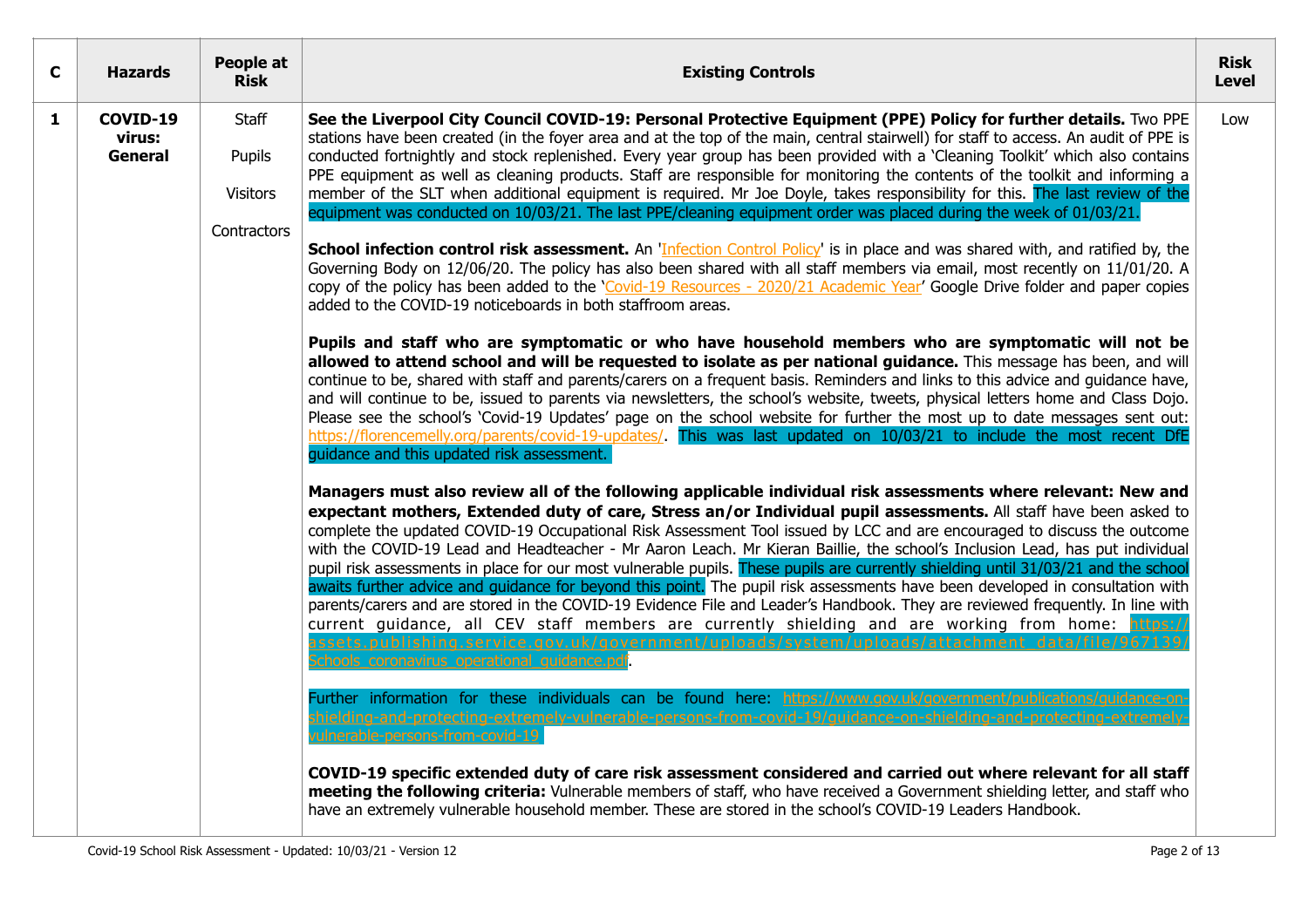| C | <b>Hazards</b>                | People at<br><b>Risk</b>                          | <b>Existing Controls</b>                                                                                                                                                                                                                                                                                                                                                                                                                                                                                                                                                                                                                                                                                                                                                                                                                                                                                                                                                                                                                                                                                                                                                                                                                                                                                                                                                                                                                                                                                                                                                                                                                                                                                                                                                                                                                                                                                                                                                                                                                                                                                                                                                                                                                                                                                                                                                                                                                                                                                                                                                                                                                                                                                                                                                                                                                                                                                                     | <b>Risk</b><br><b>Level</b> |
|---|-------------------------------|---------------------------------------------------|------------------------------------------------------------------------------------------------------------------------------------------------------------------------------------------------------------------------------------------------------------------------------------------------------------------------------------------------------------------------------------------------------------------------------------------------------------------------------------------------------------------------------------------------------------------------------------------------------------------------------------------------------------------------------------------------------------------------------------------------------------------------------------------------------------------------------------------------------------------------------------------------------------------------------------------------------------------------------------------------------------------------------------------------------------------------------------------------------------------------------------------------------------------------------------------------------------------------------------------------------------------------------------------------------------------------------------------------------------------------------------------------------------------------------------------------------------------------------------------------------------------------------------------------------------------------------------------------------------------------------------------------------------------------------------------------------------------------------------------------------------------------------------------------------------------------------------------------------------------------------------------------------------------------------------------------------------------------------------------------------------------------------------------------------------------------------------------------------------------------------------------------------------------------------------------------------------------------------------------------------------------------------------------------------------------------------------------------------------------------------------------------------------------------------------------------------------------------------------------------------------------------------------------------------------------------------------------------------------------------------------------------------------------------------------------------------------------------------------------------------------------------------------------------------------------------------------------------------------------------------------------------------------------------------|-----------------------------|
| 1 | COVID-19<br>virus:<br>General | Staff<br>Pupils<br><b>Visitors</b><br>Contractors | Formal process in place for manager/colleagues to contact the worker if required, as detailed within applicable<br>risk assessments above. Those staff members instructed to work from home will be directed tasks by their line manager(s).<br>A member of the SLT will contact these staff members from time to time and the school's Mental Health and Well-Being Lead,<br>Mr Joe Doyle, will provide support to these individuals as and when required, through keeping in touch phone calls/messages.<br>On return to the work place, a back to work meeting is held between the staff member and Headteacher/Line Manager.<br>Staff are regularly reminded of the government guidance regarding COVID-19 controls required. Key guidance,<br>advice and web links are issued to staff via the school's de-brief email system. Staff are sent the daily DfE COVID-19 update.<br>Additionally, copies of key guidance are added to the COVID-19 noticeboards located in the staffroom areas and uploaded to<br>Google Drive for quick access: https://drive.google.com/drive/folders/1WYmZIhsRlHkuQZlpMN62mis4t8IUxaJ8?usp=sharing.<br>https://www.gov.uk/coronavirus<br>https://www.gov.uk/government/organisations/public-health-england<br>https://www.gov.uk/government/collections/guidance-for-schools-coronavirus-covid-19#day-to-day-running-of-a-<br>school.<br>https://www.hse.gov.uk/<br>D<br>Due to the changing advice on COVID-19, the school's leadership team, including Governors, review safe<br>working procedures and protocols frequently, until such time when it is deemed unnecessary. The SLT meet<br>regularly to discuss changes to the procedures and protocols. The last time the SLT met to discuss this risk assessment was<br>05/03/21. This meeting was attended by the Staff Union Representative.<br>Staff are aware of the following guidance and publications. These have been issued to staff via the school's de-brief<br>email system. Staff are encouraged to be proactive and keep themselves up to date with the most recent and relevant advice<br>and guidance. Copies of key guidance have been printed and added to the COVID-19 noticeboards, located in both staffroom<br>areas. All staff have been emailed the latest DfE guidance: Schools Coronavirus (COVID-19) Operational Guidance - February<br>2021 and Actions for early years and childcare providers during the coronavirus (COVID-19) outbreak - March 2021 quidance<br>open 10/03/21.<br>HSE COVID-19 latest information and advice.<br>HSE Working safely during the coronavirus quide.<br>Government quidance COVID-19: quidance for schools.<br>Government quidance COVID-19: guidance on shielding and protecting people who are clinically extremely vulnerable.<br>Government publication COVID-19: cleaning in non-healthcare settings.<br>Government publication Best Practice: how to hand wash. | Low                         |
|   |                               |                                                   | Government quidance for food business on Coronavirus (COVID-19).<br>Government quidance COVID-19: Safe working in education, childcare and children's social care settings<br>PPE provided, as required, following specific current guidance for the protection of COVID-19. PPE stations are<br>available in the foyer area and at the top of the main, central stairwell, for staff to access. The PPE stations are monitored by<br>the SLT and stock replenished accordingly. Staff have been sent up to date guidance on face coverings and visors, as<br>recommended, on 10/02/21: https://www.england.nhs.uk/south/wp-content/uploads/sites/6/2020/09/4A-<br>COVID Info Sheet Masks and Face Coverings V1.0.pdf.                                                                                                                                                                                                                                                                                                                                                                                                                                                                                                                                                                                                                                                                                                                                                                                                                                                                                                                                                                                                                                                                                                                                                                                                                                                                                                                                                                                                                                                                                                                                                                                                                                                                                                                                                                                                                                                                                                                                                                                                                                                                                                                                                                                                       |                             |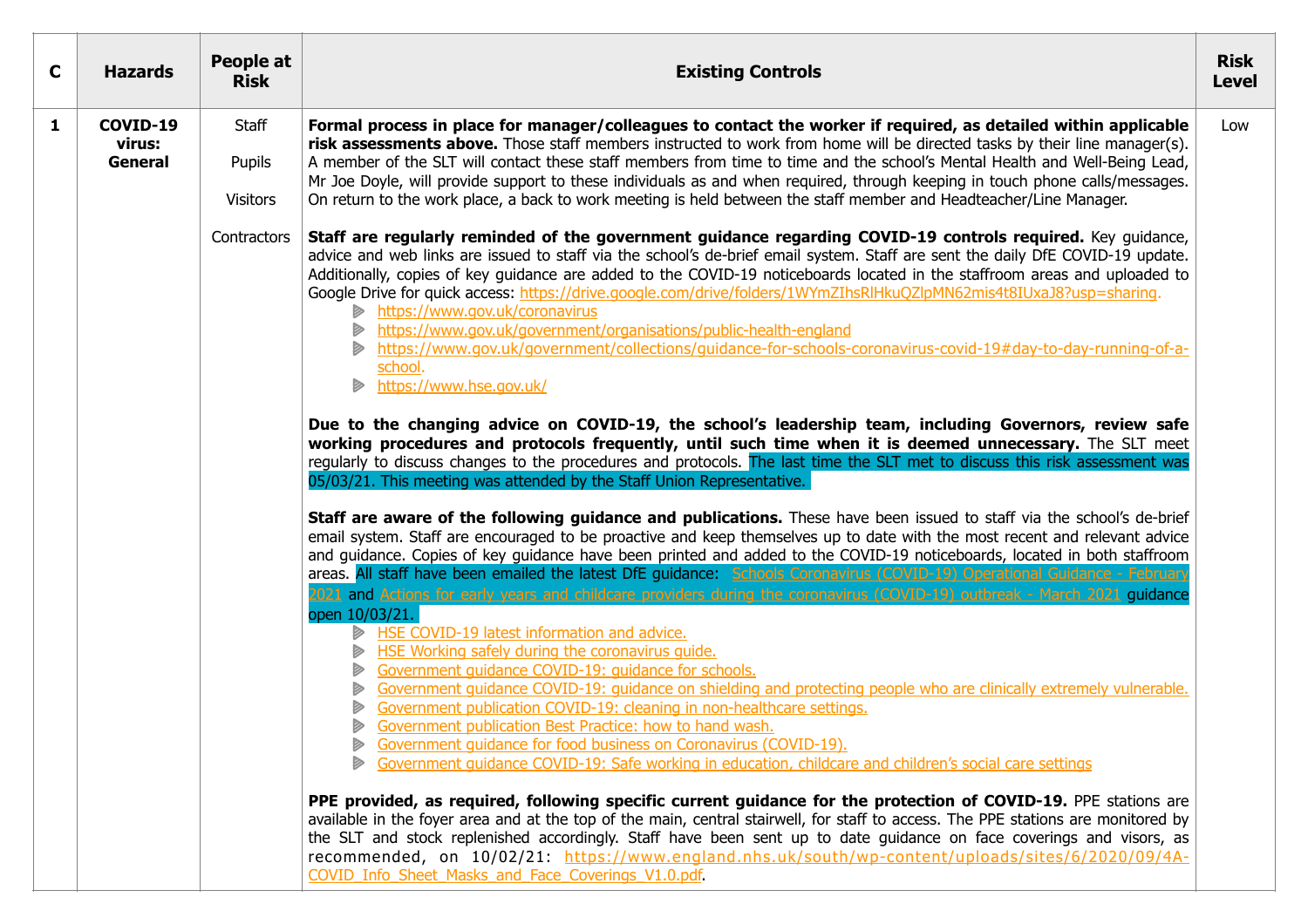| $\mathbf{C}$ | <b>Hazards</b>                | People at<br><b>Risk</b>           | <b>Existing Controls</b>                                                                                                                                                                                                                                                                                                                                                                                                                                                                                                                                                                                                                                                                                                                                                                                                                                                                                                                                                                      | <b>Risk</b><br><b>Level</b> |
|--------------|-------------------------------|------------------------------------|-----------------------------------------------------------------------------------------------------------------------------------------------------------------------------------------------------------------------------------------------------------------------------------------------------------------------------------------------------------------------------------------------------------------------------------------------------------------------------------------------------------------------------------------------------------------------------------------------------------------------------------------------------------------------------------------------------------------------------------------------------------------------------------------------------------------------------------------------------------------------------------------------------------------------------------------------------------------------------------------------|-----------------------------|
| $\mathbf{1}$ | COVID-19<br>virus:<br>General | Staff<br>Pupils<br><b>Visitors</b> | The DfE recommend that face coverings should be worn by staff and adult visitors in situations where social distancing between<br>adults is not possible. Children in primary school do not need to wear a face covering but we leave this open to individual<br>preference. We will never discourage anyone who wants to wear a face covering! Face visors or shields should not be worn as<br>an alternative to face coverings. They may protect against droplet spread in specific circumstances but are unlikely to be<br>effective in reducing aerosol transmission when used without an additional face covering.                                                                                                                                                                                                                                                                                                                                                                       | Low                         |
|              |                               | Contractors                        | All staff provided with instruction in the correct use and fitment of PPE. Video link sent to all staff, via the de-brief<br>email on 11/09/20 and again on 16/11/20. Public Health England and NHS YouTube video: Covid-19: putting on and removing<br>personal protective equipment (PPE) – a quide for care homes.                                                                                                                                                                                                                                                                                                                                                                                                                                                                                                                                                                                                                                                                         |                             |
|              |                               |                                    | All used PPE should be double bagged and disposed of appropriately – stored safely and securely for at least 72<br>hours before disposing via the normal waste stream. Specific disposal bins have been identified and communicated to all<br>staff. The bins are located by the PPE stations. These will be emptied daily into an identified PPE bin outside before being<br>disposed via the normal waste stream by our additional cleaner. All staff have been sent a reminder about safely disposing PPE<br>through a de-brief email on $16/11/20$ and again on $11/01/21$ .                                                                                                                                                                                                                                                                                                                                                                                                              |                             |
|              |                               |                                    | Pupils regularly reminded, in age appropriate ways, that hands should be regularly washed as per Government<br>guidance. Promotional posters have been placed around the school building as constant reminders. Staff have been provided<br>with access to a range of child-friendly teaching resources, including: https://campaignresources.phe.gov.uk/schools and<br>https://e-bug.eu/eng home.aspx?cc=eng&ss=1&t=Information%20about%20the%20Coronavirus. Staff are encouraged to<br>frequently revisit these resources with the children. The school has purchased mobile hand washing units to encourage more<br>frequent hand-washing, particularly after break and lunch times and at the start of the day. Hand-sanitiser stations are<br>prominent and clearly visible around the school site, labelled using the new branded posters: Hand-Sanitiser Station Posters.<br>These are monitored on a daily basis by our own cleaner and serviced monthly by Concept Hygiene Services. |                             |
|              |                               |                                    | School encourages good respiratory hygiene by promoting 'catch it, bin it, kill it'. School branded posters are<br>displayed in prominent areas and toilets: ' <i>Catch it, Kill it, Bin it'</i> and all staff have been informed that hands should be<br>washed regularly as per Government guidance. Promotional posters have been placed around the school building as<br>constant reminders, including new posters placed in every toilet area: Wash your Hands Poster.                                                                                                                                                                                                                                                                                                                                                                                                                                                                                                                   |                             |
|              |                               |                                    | Additional personal storage for change of clothes for staff due to alternative travel getting into work e.g.<br>cycling, walking, running. Our showers are regularly cleaned by SPIE cleaners (as they may be used more frequently). An<br>identified, lockable cupboard is available for staff who require personal storage for change of clothes for staff due to alternative<br>travel getting into work e.g. cycling, walking, running. This was communicated to staff via the de-brief email on 11/09/20. This<br>is located in the main school entrance and is clearly labelled.                                                                                                                                                                                                                                                                                                                                                                                                        |                             |
|              |                               |                                    | Parents/carers kept informed regarding changes to start finish times and any new local rules regarding drop off<br>and pick up etc. Parents are kept fully up to date through the school website, Twitter feed, Class Dojo platform and targeted<br>emails. Further guidance will continue to be sent to parents/carers and they are encouraged to access the COVID-19 news<br>section of the website: https://florencemelly.org/parents/covid-19-updates/ and latest news section for updates: https://<br>florencemelly.org/parents/latest-news/. The most recent update was sent on: 04/03/21: https://florencemelly.org/wp-content<br>oloads/2021/03/Letter-to-Parents-Welcome-Back-Plans-030321-1.pdf                                                                                                                                                                                                                                                                                    |                             |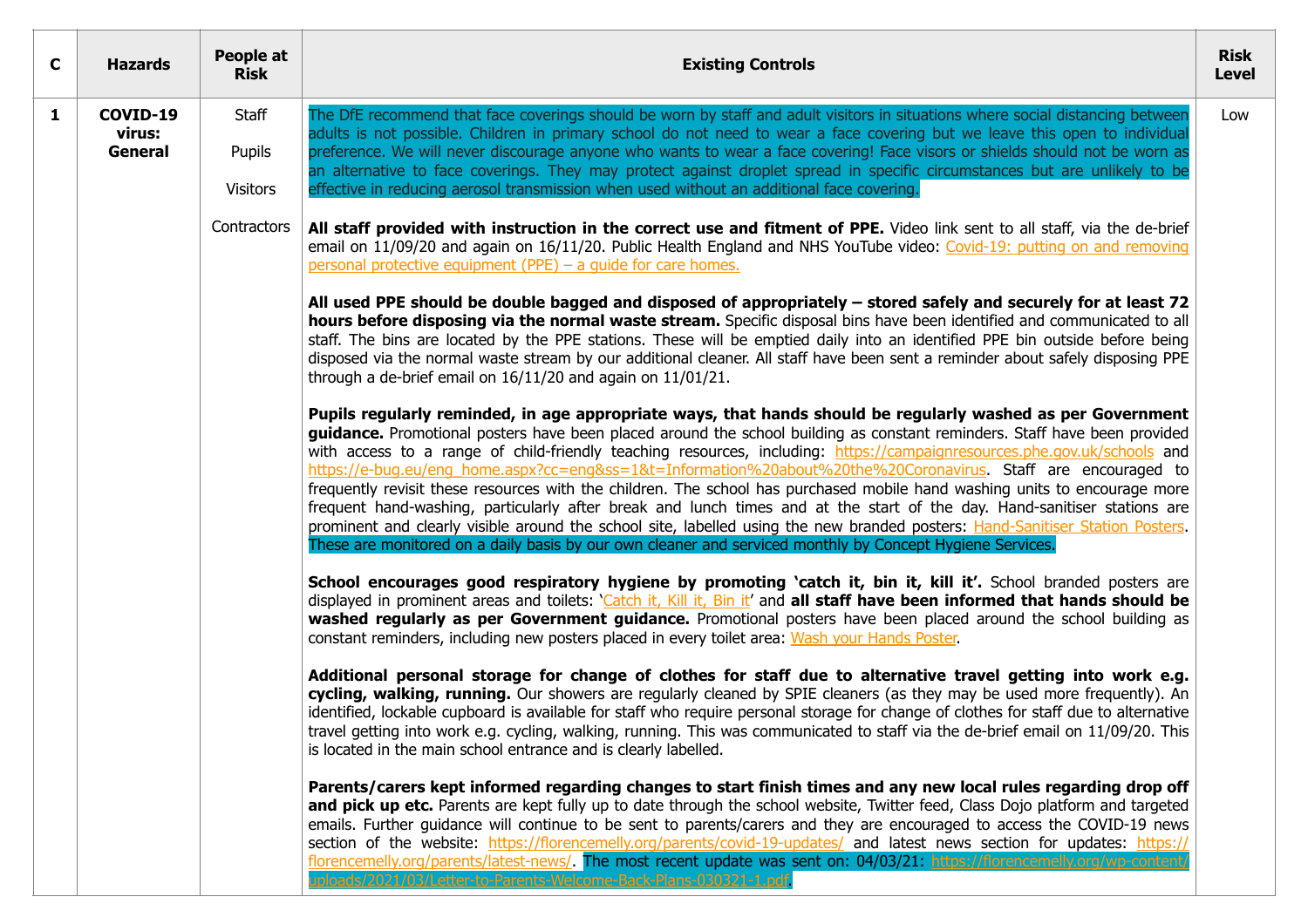| C | <b>Hazards</b>                | People at<br><b>Risk</b>    | <b>Existing Controls</b>                                                                                                                                                                                                                                                                                                                                                                                                                                                                                                                                                                   | <b>Risk</b><br><b>Level</b> |
|---|-------------------------------|-----------------------------|--------------------------------------------------------------------------------------------------------------------------------------------------------------------------------------------------------------------------------------------------------------------------------------------------------------------------------------------------------------------------------------------------------------------------------------------------------------------------------------------------------------------------------------------------------------------------------------------|-----------------------------|
|   | COVID-19<br>virus:<br>General | Staff<br>Pupils<br>Visitors | Staff kept informed of COVID developments via email, online meetings etc. Staff are sent frequent de-brief emails,<br>informing them of important changes, directing them to guidance or advice and/or keeping them as up to date as possible.<br>Copies of the de-brief emails are stored in the school's COVID-19 Evidence File and Leader Handbook 2020/21. Copies are also<br>printed and placed on the COVID-19 noticeboards located in the staffroom areas.                                                                                                                          | Low                         |
|   |                               | Contractors                 | Post-incident de-briefing carried out for anyone involved in an incident of suspected contamination, with the<br>aim of providing support and preventing incident recurrence. Further support provided to all staff members<br>affected by the incident. Staff involved to be de-briefed by a member of the SLT. Staff provided with contact details of the<br>Education Support Partnership - who can provide mental health and wellbeing support to all education staff throughout the<br>crisis: https://www.educationsupport.org.uk/helping-you/coronavirus-supporting-education-staff |                             |
|   |                               |                             | All incidents are reported to the Health and Safety Unit, using the LCC online accident and incident report form.<br>The most recent incident was reported on: 08/02/21.                                                                                                                                                                                                                                                                                                                                                                                                                   |                             |
|   |                               |                             | The school adheres to the HSE guidance for reporting under RIDDOR.                                                                                                                                                                                                                                                                                                                                                                                                                                                                                                                         |                             |

| C            | <b>Hazards</b>                                                       | People at<br><b>Risk</b>           | <b>Existing Controls</b>                                                                                                                                                                                                                                                                                                                                                                                                                                                                                                                                                                                                                                                                                                                                                                                                                                                                                                                                                                                                                                                                                                                                                                                                                                                                                             | <b>Risk</b><br><b>Level</b> |
|--------------|----------------------------------------------------------------------|------------------------------------|----------------------------------------------------------------------------------------------------------------------------------------------------------------------------------------------------------------------------------------------------------------------------------------------------------------------------------------------------------------------------------------------------------------------------------------------------------------------------------------------------------------------------------------------------------------------------------------------------------------------------------------------------------------------------------------------------------------------------------------------------------------------------------------------------------------------------------------------------------------------------------------------------------------------------------------------------------------------------------------------------------------------------------------------------------------------------------------------------------------------------------------------------------------------------------------------------------------------------------------------------------------------------------------------------------------------|-----------------------------|
| $\mathbf{2}$ | COVID-19<br>virus:<br>General<br><b>School</b><br><b>Environment</b> | Staff<br>Pupils<br><b>Visitors</b> | The school manages the number of people coming through the school gates during drop off and pick up, as<br>much as possible. A new staggered pick-up system was put in place before the reopening of our school on the 8th March<br>2021. This was communicated to all parents/carers on 04/03/21, via the school website and other platforms including email,<br>Twitter and Class Dojo https://florencemelly.org/wp-content/uploads/2021/03/Letter-to-Parents-W<br>lans-030321-1.pd                                                                                                                                                                                                                                                                                                                                                                                                                                                                                                                                                                                                                                                                                                                                                                                                                                | Low                         |
|              |                                                                      | Contractors                        | <b>School first aid risk assessment and policy (reviewed as required).</b> An addendum to our first aid policy can be accessed<br>using the following link: https://florencemelly.org/wp-content/uploads/2021/01/Addendum-First-Aid-copy.pdf. It is published on<br>the COVID-19 Updates page of the school website:<br>School biometrics and touchscreen entry control systems are to be cleaned regularly and wall-mounted hand<br>sanitiser stations have been installed at entrances and exits for staff/visitors. The school has appointed an additional<br>cleaner who is on-site all day. They are responsible for cleaning the Inventory sign-in system as frequently as possible.<br>Hand sanitiser stations located at key entrances to the building. Wall mounted hand sanitiser units have been installed<br>across the school site. They are clearly visible around the school site, labelled using the new branded posters: Hand-Sanitiser<br>Station Posters. These are monitored on a daily basis by our own cleaner and serviced monthly by Concept Hygiene Services.<br>Signage, installed to various areas of the building, reminds people to wash hands regularly and adhere to the<br>safety measure set out by the school (in line with Government guidance): https://drive.google.com/file/d/ |                             |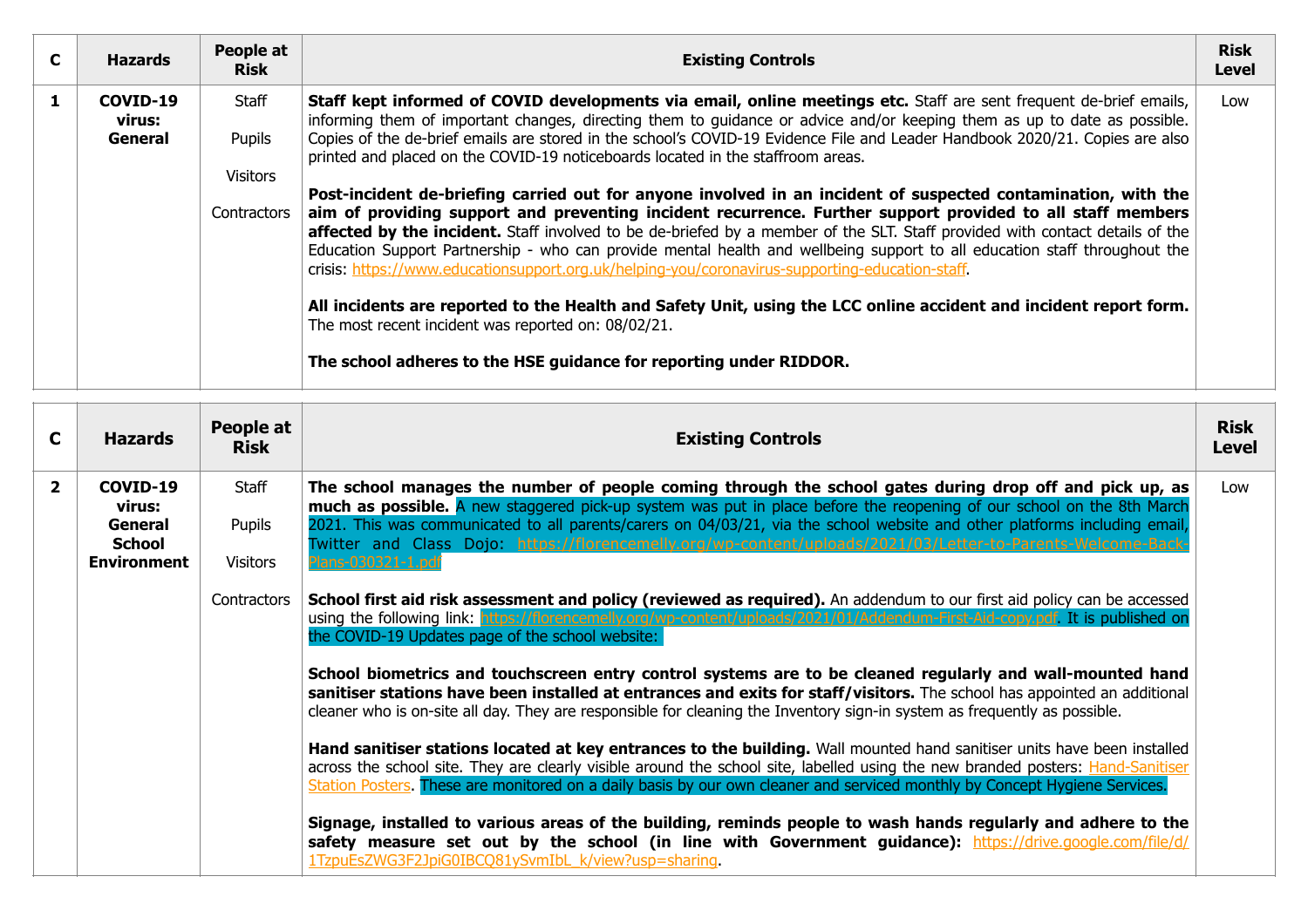|   | <b>Hazards</b>                                                       | People at<br><b>Risk</b>                          | <b>Existing Controls</b>                                                                                                                                                                                                                                                                                                                                                                                                                                                                                                                                                                                                                                                                                                  | <b>Risk</b><br><b>Level</b> |
|---|----------------------------------------------------------------------|---------------------------------------------------|---------------------------------------------------------------------------------------------------------------------------------------------------------------------------------------------------------------------------------------------------------------------------------------------------------------------------------------------------------------------------------------------------------------------------------------------------------------------------------------------------------------------------------------------------------------------------------------------------------------------------------------------------------------------------------------------------------------------------|-----------------------------|
| 2 | COVID-19<br>virus:<br>General<br><b>School</b><br><b>Environment</b> | Staff<br>Pupils<br><b>Visitors</b><br>Contractors | Whole school assemblies and collective worship are not to take place during the COVID-19 pandemic. These will<br>be undertaken in 'bubbles' where appropriate or virtually.<br>The use of the school staffroom areas is minimised to maximise social distancing between colleagues. Wipes and<br>cleaning materials are available in staff rooms for staff to clean regular contact points e.g. kettle, taps etc. A second staffroom,<br>located in the ICT suite has been created. This will help dilute the number of staff using each staffroom, minimising the risk of<br>direct/close contact. Seating in staffroom areas has been positioned to ensure adequate social distancing. This is monitored by<br>the SLT. | Low                         |
|   |                                                                      |                                                   | An addendum to the school's fire and emergency evacuation procedures has been put in place to reflect the<br>changes caused by the COVID-19 pandemic. These are available on the school website: https://florencemelly.org/wp-<br>ntent/uploads/2021/01/FIRE-AND-EMERGENCY-EVACUATION-PROCEDURES-2-2.pdf A fire drill, testing these procedures, was<br>conducted on: 09/10/20 and 12/02/21. The next scheduled fire drill will take place on Friday 26th March.                                                                                                                                                                                                                                                          |                             |

| $\mathbf C$ | <b>Hazards</b>                                          | People at<br><b>Risk</b> | <b>Existing Controls</b>                                                                                                                                                                                                                                                                                                                                                                                                                                                         | <b>Risk</b><br>Level |
|-------------|---------------------------------------------------------|--------------------------|----------------------------------------------------------------------------------------------------------------------------------------------------------------------------------------------------------------------------------------------------------------------------------------------------------------------------------------------------------------------------------------------------------------------------------------------------------------------------------|----------------------|
| 3           | COVID-19<br>virus:<br><b>School</b><br><b>Reception</b> | Staff                    | Staff are instructed to send information electronically to avoid unnecessary movement around school. Every staff<br>member has been issued with a new iPad to help support this new approach. Further training will be scheduled to support staff<br>where appropriate.                                                                                                                                                                                                          | Low                  |
|             | and Office                                              |                          | All returned visitor lanyards, passes, keys or fobs are stored separately from other items and cleaned and<br>sanitised before reissue.                                                                                                                                                                                                                                                                                                                                          |                      |
|             |                                                         |                          | All waiting areas are reconfigured to ensure social distancing can be maintained.                                                                                                                                                                                                                                                                                                                                                                                                |                      |
|             |                                                         |                          | Office windows will be opened where practical, to encourage as much natural ventilation as possible.                                                                                                                                                                                                                                                                                                                                                                             |                      |
|             |                                                         |                          | Workplace layouts are configured to allow staff to maintain social distancing when they are seated at<br>workstations. Desks are configured so that office staff are not seated facing each other and workstations are single user use.<br>Desks are positioned at least 2 meters apart. Sharing of workstations is not to be undertaken!                                                                                                                                        |                      |
|             |                                                         |                          | Staff to clean and sanitise their workstations (including chair arms) at the beginning and end of their daily shift.<br>Additional cleaning products are to be provided for staff to use and replenished as required. The office has been provided with a<br>'cleaning toolkit', which includes appropriate PPE, anti-bacterial wipes and sprays. The school has appointed an additional<br>cleaner who is onsite all day, they will clean the school reception area and office. |                      |
|             |                                                         |                          | Telephones must not be shared and staff should transfer calls rather than pass handsets to colleagues. Where this<br>is not possible, anti-bacterial wipes are made available to clean the telephone handsets after each use. The additional school<br>cleaner has been directed to clean the telephone handsets as frequently as possible.                                                                                                                                      |                      |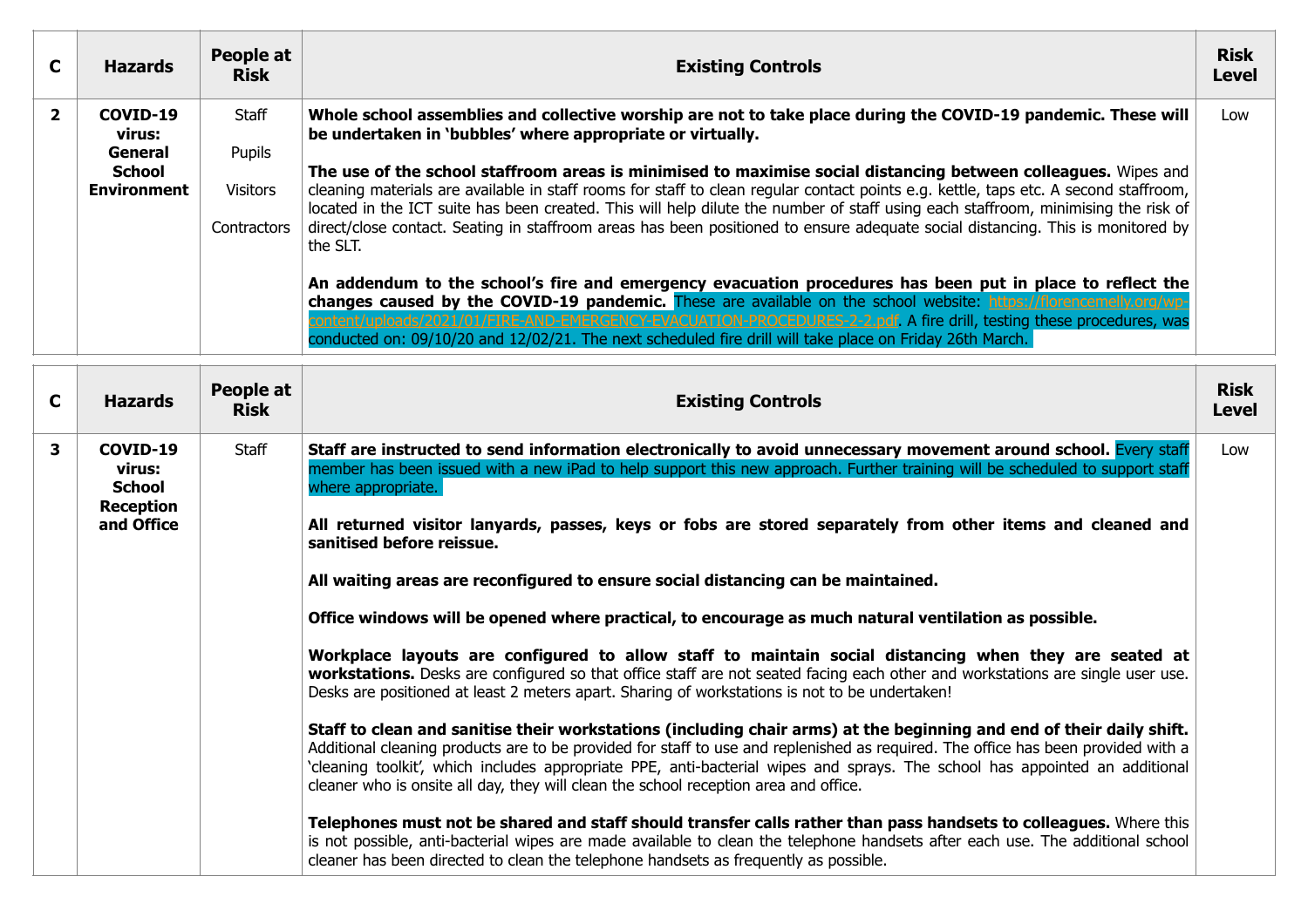| C | <b>Hazards</b>                      | People at<br><b>Risk</b> | <b>Existing Controls</b>                                                                                                                                                                                                                                                                                                     | <b>Risk</b><br><b>Level</b> |
|---|-------------------------------------|--------------------------|------------------------------------------------------------------------------------------------------------------------------------------------------------------------------------------------------------------------------------------------------------------------------------------------------------------------------|-----------------------------|
|   | COVID-19<br>virus:<br><b>School</b> | Staff                    | The use of copiers, printers and shredders is for essential school use only. Where it is essential to use such devices,<br>they should be cleaned after each use and anti-bacterial wipes are provided.                                                                                                                      | Low                         |
|   | <b>Reception</b><br>and Office      |                          | Staff are discouraged from visiting/entering the main office. This was communicated with all staff via a de-brief email<br>sent on 09/09/20 and reminders sent on 30/09/20 and 10/03/21. Staff are to use the 'hatch' should they require anything from<br>the office. A reminder has been placed on the school office door. |                             |

| C | <b>Hazards</b>                        | People at<br><b>Risk</b> | <b>Existing Controls</b>                                                                                                                                                                                                                                                                                                                                                                                                                                                                                                                                                                                                                                    | <b>Risk</b><br><b>Level</b> |
|---|---------------------------------------|--------------------------|-------------------------------------------------------------------------------------------------------------------------------------------------------------------------------------------------------------------------------------------------------------------------------------------------------------------------------------------------------------------------------------------------------------------------------------------------------------------------------------------------------------------------------------------------------------------------------------------------------------------------------------------------------------|-----------------------------|
| 4 | COVID-19<br>virus:<br><b>Meetings</b> | Staff                    | All in-person meetings should be avoided whenever and wherever possible. Staff should use other means of<br>remote communication to host meetings where facilities are readily available. Our regular fortnightly staff meetings<br>have been postponed indefinitely and information is shared in different, digital formats instead. Special, necessary staff<br>meetings may still take place and where possible, these will be conducted remotely. If an 'in-person' meeting is necessary, this<br>will take place in a well ventilated space with adequate social distancing measures in place. Meetings may take place outside,<br>weather permitting. | Low                         |
|   |                                       |                          | Attendance at meetings is limited to those essential attendees only. Critical information is cascaded to other<br>staff. Staff are encouraged to check their school issued email addresses frequently for the de-brief emails which will contain<br>any critical information.                                                                                                                                                                                                                                                                                                                                                                               |                             |
|   |                                       |                          | Meeting room capacity is reduced to comply fully with prevailing social distancing measures. Rooms/spaces have<br>posters displayed on the doors, explicitly reminding staff and visitors of the maximum number of people allowed in each space.<br>This is monitored by the SLT.                                                                                                                                                                                                                                                                                                                                                                           |                             |
|   |                                       |                          | Wherever possible, rooms will be adequately ventilated with external windows opened during meetings.                                                                                                                                                                                                                                                                                                                                                                                                                                                                                                                                                        |                             |
|   |                                       |                          | Meeting room users should not to share equipment during meetings i.e. pens, stationery etc. Attendees to<br>remove all items following the meeting.                                                                                                                                                                                                                                                                                                                                                                                                                                                                                                         |                             |
|   |                                       |                          | Meeting room users to wipe down surfaces (including any buttons on IT equipment and remote controls)<br>following meetings. Additional cleaning materials will be provided in all meeting rooms for use by staff and<br>replenished as required.                                                                                                                                                                                                                                                                                                                                                                                                            |                             |
|   |                                       |                          | Meetings to take place promptly and conclude fully in the meeting room to avoid attendees congregating in<br>adjoining areas prior to and following meetings.                                                                                                                                                                                                                                                                                                                                                                                                                                                                                               |                             |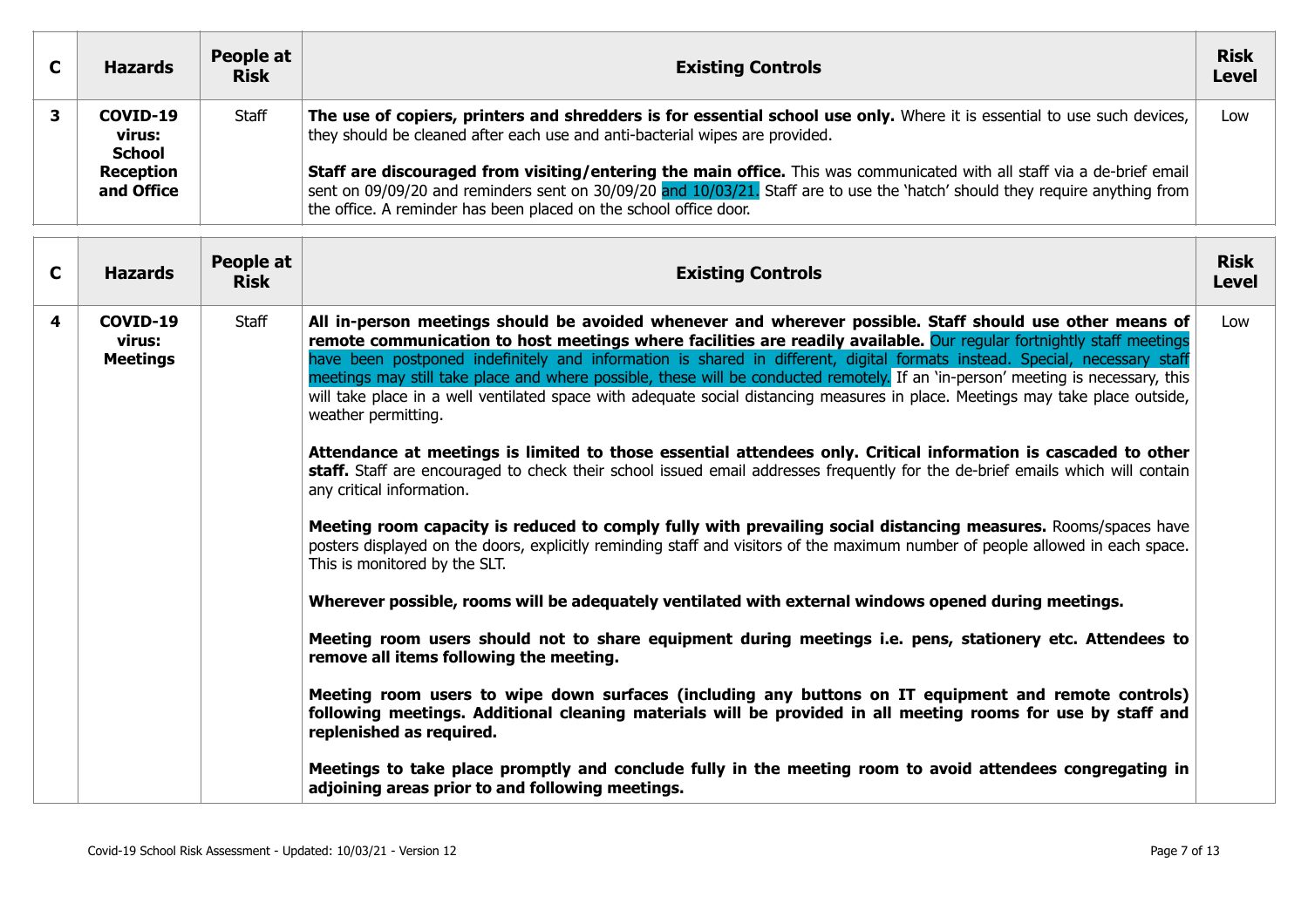| C | <b>Hazards</b>                          | People at<br><b>Risk</b> | <b>Existing Controls</b>                                                                                                                                                                                                                                                                                                                                                                            |     |  |  |  |  |
|---|-----------------------------------------|--------------------------|-----------------------------------------------------------------------------------------------------------------------------------------------------------------------------------------------------------------------------------------------------------------------------------------------------------------------------------------------------------------------------------------------------|-----|--|--|--|--|
| 5 | COVID-19<br>virus:<br><b>Classrooms</b> | Staff<br>Pupils          | Year groups are kept in 'bubbles' and should not mix with other year groups during the school day. Wherever<br>possible, staff teaching and those supervising a 'bubble' should maintain 2m social distancing from pupils and should not mix<br>with other bubbles. Classes are to take place in the same setting wherever possible to limit the number of<br>individuals moving around the school. | Low |  |  |  |  |
|   |                                         |                          | Where possible, desks face the same direction i.e. front of the classroom. Staff have been encouraged to make small<br>adaptations to their classrooms to support social distancing. This includes seating pupils side by side and facing forwards, rather<br>than face to face or side on, and may include moving unnecessary furniture out of classrooms to make more space.                      |     |  |  |  |  |
|   |                                         |                          | Frequently used equipment, such as pencils and pens, are individually issued to staff and pupils so that they<br>have their own which are not shared. Children are not permitted to bring in their own stationery and pencil cases into<br>school. The school will provide individual stationery for every child to help minimise the amount of contact between pupils.                             |     |  |  |  |  |
|   |                                         |                          | Resources shared between bubbles, such as sports, art and science equipment, will be cleaned frequently and<br>meticulously and always between use by different bubbles, or rotated to allow them to be left unused and out of<br>reach for a period of 48hrs (72hrs for plastics) between use by different bubbles. This is overseen by Mr Kieran<br>Moore, our specialist Sports Coach.           |     |  |  |  |  |
|   |                                         |                          | Classroom windows will be opened, where practical, to encourage as much natural ventilation as possible. To<br>balance the need for increased ventilation while maintaining a comfortable temperature, we:<br>increase the ventilation while spaces are unoccupied (for example, between classes, during break and lunch, when a<br>D<br>room is unused).                                           |     |  |  |  |  |
|   |                                         |                          | $\triangleright$ children and adults will be given flexibility to allow additional, suitable indoor clothing.<br>furniture will be rearranged where possible to avoid direct draughts.<br>▶ heating will be used as necessary to ensure comfort levels are maintained particularly in occupied spaces.                                                                                              |     |  |  |  |  |

| C | <b>Hazards</b>                            | People at<br><b>Risk</b> | <b>Existing Controls</b>                                                                                                                                                                                                                                                                                                                                                                                                                                                                                                                                                                                                                                                                                                                                                                                                                         | <b>Risk</b><br><b>Level</b> |
|---|-------------------------------------------|--------------------------|--------------------------------------------------------------------------------------------------------------------------------------------------------------------------------------------------------------------------------------------------------------------------------------------------------------------------------------------------------------------------------------------------------------------------------------------------------------------------------------------------------------------------------------------------------------------------------------------------------------------------------------------------------------------------------------------------------------------------------------------------------------------------------------------------------------------------------------------------|-----------------------------|
| 6 | COVID-19<br>virus:<br><b>Dining Areas</b> | Staff<br>Pupils          | Dining room set out so that 'bubbles' are separated whilst eating, allowing at least 2 metres between bubbles.<br>The SLT have provided considerable supervision, training and support to both staff and pupils to ensure that the system put in<br>place is understood and adhered to. This system will continue to be monitored by a member of the SLT.<br>Lunch times will be staggered to ensure 'bubbles' do not mix. This has been communicated with all staff through the<br>following document: https://drive.google.com/file/d/1kOyAFXmTD1oXxaAyOYALOx9tlrBMgaPN/view?usp=sharing<br>Dining room tables and chairs will be wiped down between sittings. The school has purchased new dining tables to<br>help improve the efficiency of cleaning between sittings. These tables have accompanying benches rather than individual chairs | Low                         |
|   |                                           |                          | (which will be easier and quicker to clean).<br>Lunchtime supervisors and kitchen staff to maintain social distancing where possible and wear appropriate PPE.                                                                                                                                                                                                                                                                                                                                                                                                                                                                                                                                                                                                                                                                                   |                             |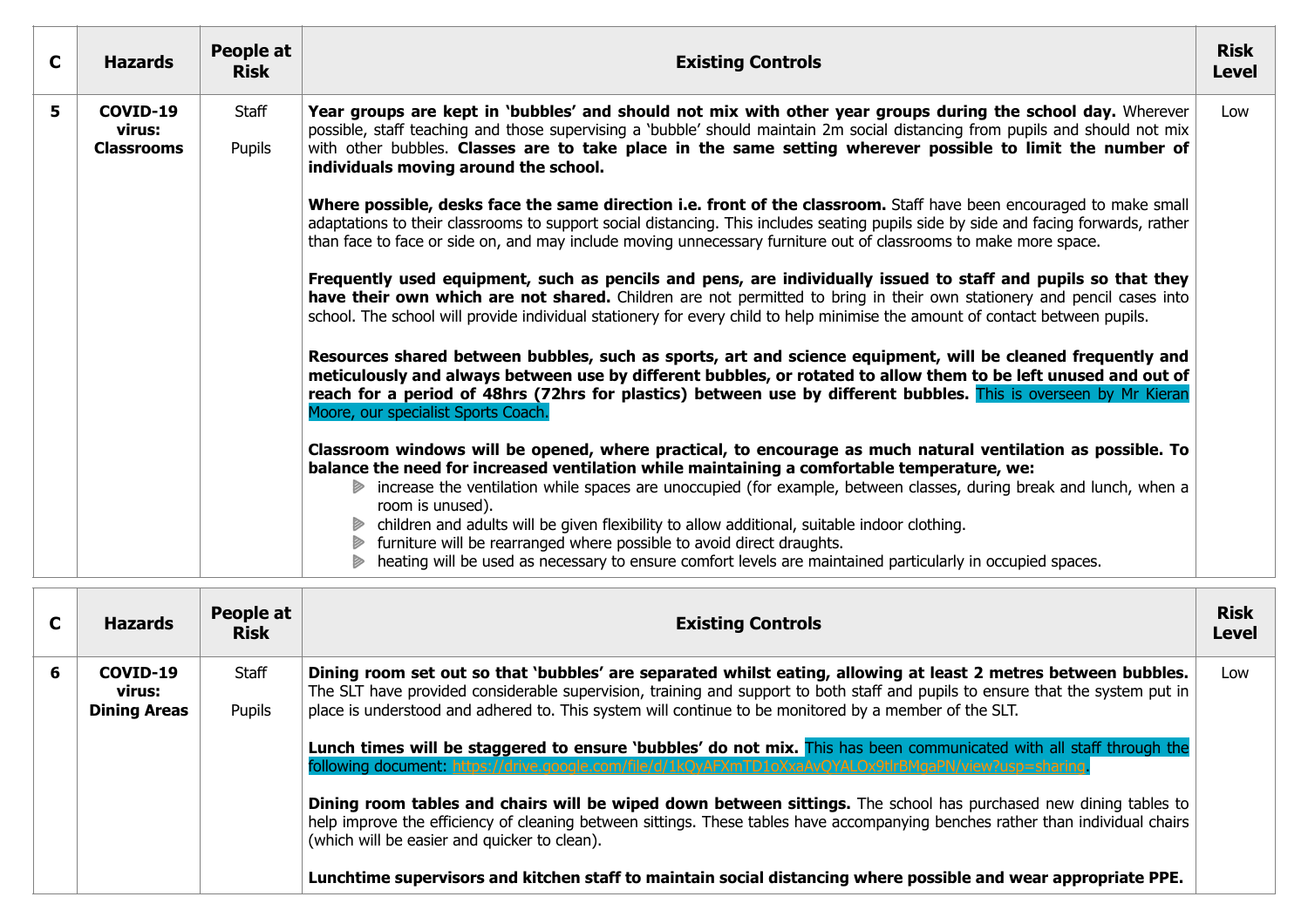| <b>Hazards</b>                          | People at<br><b>Risk</b>           | <b>Existing Controls</b>                                                                                                                                                                                                                                                                                                                                                                                                                                                                                                                |     |  |  |  |  |
|-----------------------------------------|------------------------------------|-----------------------------------------------------------------------------------------------------------------------------------------------------------------------------------------------------------------------------------------------------------------------------------------------------------------------------------------------------------------------------------------------------------------------------------------------------------------------------------------------------------------------------------------|-----|--|--|--|--|
| COVID-19<br>virus:<br><b>School Day</b> | Staff<br>Pupils<br><b>Visitors</b> | Parents requested not to gather on the school playground and to maintain social distancing at all times. Staff<br>members will be present on the school site and surrounding area, in hi-visibility jackets, to ensure these measures are followed.<br>Informative posters have been attached to the school fence, encouraging parents to adequately socially distance and wear a<br>face covering when entering the school site: Informative Posters. Reminders are frequently issued to parents/carers through<br>multiple platforms. | Low |  |  |  |  |
|                                         | Contractors                        | Break and lunch times are staggered for year groups/phases to minimise mixing and numbers using communal<br>areas such as walkways and toilets. Further details can be found on our break/lunch time/playground zone document:<br>s://drive.google.com/file/d/1kOvAEXmTD1oXxaAvOYALOx9tlrBMgaPN/view?usp=sha<br>Where possible the numbers using toilets will be managed. Specific toilets have been designated to each bubble. Where<br>bubbles share a toilet, they are cleaned thoroughly in between each bubble accessing them.     |     |  |  |  |  |

| C | <b>Hazards</b>                                                                                                   | People at<br><b>Risk</b> | <b>Existing Controls</b>                                                                                                                                                                                                                                                                                                                                                                                                                                                                                                                                                                                                                                                                                                                                                                                                                                                                                                                                                                                                                                                                                                                                                                                                                                                                                                                                                                                                                                                                                                                                                                                                   |     |  |  |
|---|------------------------------------------------------------------------------------------------------------------|--------------------------|----------------------------------------------------------------------------------------------------------------------------------------------------------------------------------------------------------------------------------------------------------------------------------------------------------------------------------------------------------------------------------------------------------------------------------------------------------------------------------------------------------------------------------------------------------------------------------------------------------------------------------------------------------------------------------------------------------------------------------------------------------------------------------------------------------------------------------------------------------------------------------------------------------------------------------------------------------------------------------------------------------------------------------------------------------------------------------------------------------------------------------------------------------------------------------------------------------------------------------------------------------------------------------------------------------------------------------------------------------------------------------------------------------------------------------------------------------------------------------------------------------------------------------------------------------------------------------------------------------------------------|-----|--|--|
| 8 | COVID-19<br>virus:<br><b>Working and</b><br><b>Teaching</b><br>within the<br><b>School</b><br><b>Environment</b> | Staff<br>Pupils          | Staff instructed in the following working practices:<br>Aim to maintain 2m social distancing at all times, where practicable.<br>Limit number of surfaces touched, where possible.<br>Keep hands away from face as much as possible.<br>D<br>Regularly perform appropriate hand washing.<br>$\triangleright$<br>Wear appropriate PPE and/or face coverings in communal areas.<br>$\triangleright$<br>Changing of classrooms for different activities is minimised, as far as is reasonably practicable.<br>Lessons and activities are planned to make best use of school resources (staff) whilst ensuring social distancing.<br>Staff are to modify their teaching approach to keep a safe distance from children in their classes, as much as possible. Safety<br>tape can be used to help reinforce this. We empower our staff to make their own decisions about how they would like the<br>classroom they are working in set up. Avoid close face to face support (noting that it's understood that this is not possible at all<br>times, which is why hygiene and hand cleaning is so important).<br>Classroom activities planned and structured with social distancing in mind and where possible, classes will be<br>held outdoors.<br>All external agencies working within the school have made the school aware of the safety measures they have<br>put in place. They have provided their own risk assessments which are stored in the school's COVID-19 Leader File.<br>External agencies and visitors are made aware of the school's safety measures before commencing work with<br>the staff and/or children. | Low |  |  |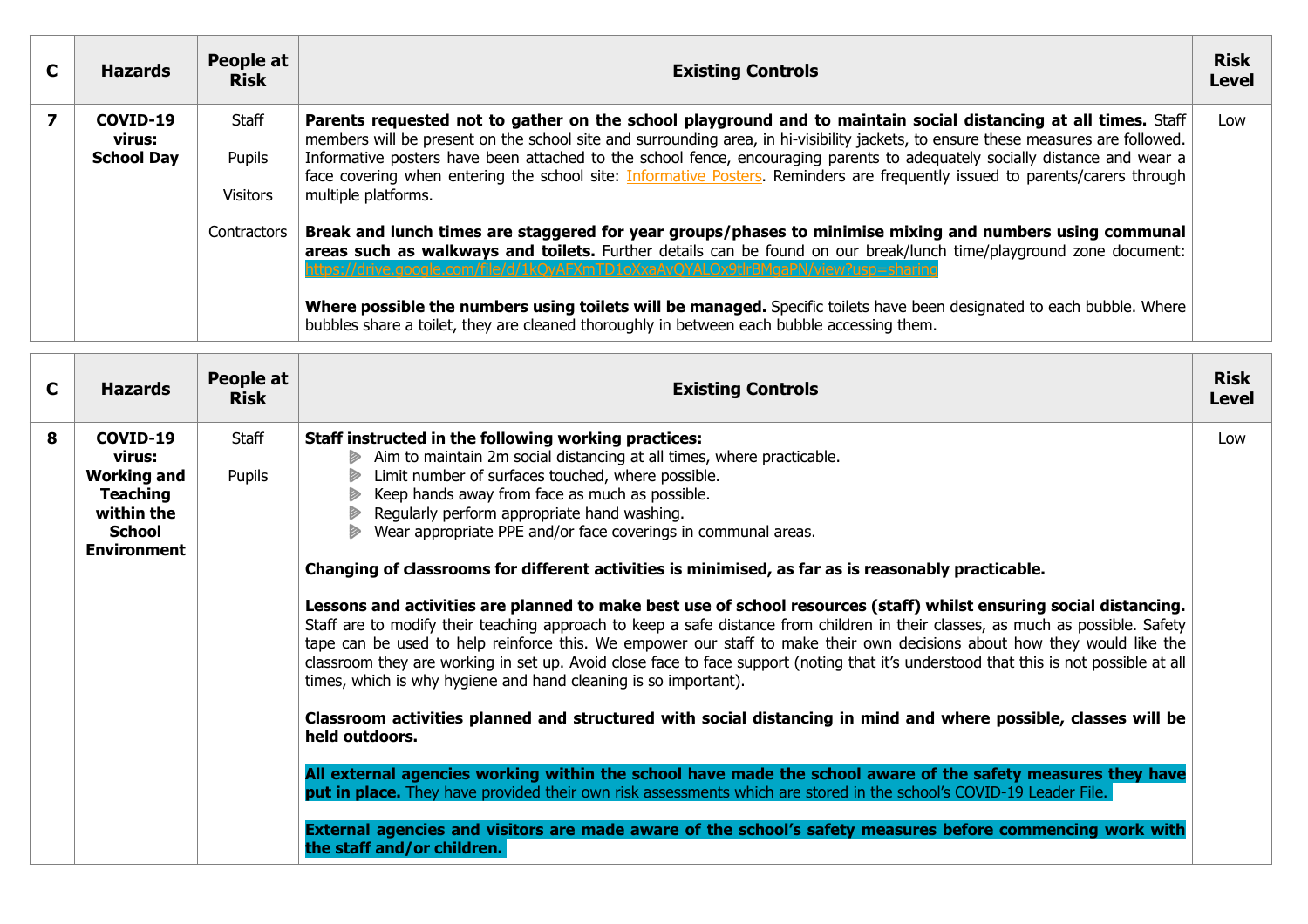| C | <b>Hazards</b>                        | People at<br><b>Risk</b>                                                                                                                                                                                                                                                                                     | <b>Existing Controls</b>                                                                                                                                                                                                                                                                                                                                                                                                                                                                                     |     |  |  |  |
|---|---------------------------------------|--------------------------------------------------------------------------------------------------------------------------------------------------------------------------------------------------------------------------------------------------------------------------------------------------------------|--------------------------------------------------------------------------------------------------------------------------------------------------------------------------------------------------------------------------------------------------------------------------------------------------------------------------------------------------------------------------------------------------------------------------------------------------------------------------------------------------------------|-----|--|--|--|
| 9 | COVID-19<br>virus:<br><b>Cleaning</b> | Staff<br>All cleaning staff are experienced and have received appropriate training. For further information, please see SPIE risk<br>assessments which are kept in the COVID-19 Evidence File and Leader Handbook in the Headteacher's office. Please see<br>Pupils<br>existing SPIE COSHH risk assessments. |                                                                                                                                                                                                                                                                                                                                                                                                                                                                                                              | Low |  |  |  |
|   |                                       | <b>Visitors</b>                                                                                                                                                                                                                                                                                              | Cleaners have appropriate PPE in line with current (and any new) COSHH risk assessments.                                                                                                                                                                                                                                                                                                                                                                                                                     |     |  |  |  |
|   |                                       | Contractors                                                                                                                                                                                                                                                                                                  | Any new cleaning products brought on site in response to the current COVID-19 pandemic will have a COSHH<br>risk assessment undertaken prior to use.                                                                                                                                                                                                                                                                                                                                                         |     |  |  |  |
|   |                                       |                                                                                                                                                                                                                                                                                                              | Playground equipment and classroom equipment wiped down and cleansed at the end of the school day and<br>between activities where possible. The school has appointed an additional cleaner who is onsite all day. They are<br>responsible for cleaning high touch points frequently throughout the day, including the school reception area and office.<br>Additionally, each teaching space has been equipped with a 'cleaning toolkit' which includes appropriate PPE, anti-bacterial<br>wipes and sprays. |     |  |  |  |
|   |                                       |                                                                                                                                                                                                                                                                                                              | Cleaning undertaken in line with Government publication COVID-19: cleaning in non-healthcare settings. Each<br>teaching space has been equipped with a 'cleaning toolkit' which includes appropriate PPE, anti-bacterial wipes and sprays. The<br>contents of these are checked weekly by Mr Doyle and items are replenished.                                                                                                                                                                                |     |  |  |  |
|   |                                       |                                                                                                                                                                                                                                                                                                              | School will be fully cleaned at the start/finish of each school day. In addition to this, the school will commission further<br>comprehensive deep cleans of the entire site. These will be conducted by an external company who specialise in the disinfection<br>and decontamination markets. They use revolutionary & completely touch-less disinfection technologies to ensure that all areas<br>are clean. These will take place termly or more frequently if required.                                 |     |  |  |  |
|   |                                       |                                                                                                                                                                                                                                                                                                              | A cleaner on site throughout the school day and regularly touched/high-contact points will be regularly wiped<br>down and cleaned.                                                                                                                                                                                                                                                                                                                                                                           |     |  |  |  |
|   |                                       |                                                                                                                                                                                                                                                                                                              | Additional cleaning products are available for use by staff to wipe down frequently used contact surfaces. These<br>will include (amongst other things):<br>Printers/photocopying machines<br>Lift buttons and door entry keypads<br>Door, fridge and cabinet handles<br>Light switches<br>$\triangleright$ Kitchen surfaces                                                                                                                                                                                 |     |  |  |  |
|   |                                       |                                                                                                                                                                                                                                                                                                              | Classrooms, where a pupil or staff member has become symptomatic during the school day, will be deep cleaned<br>along with other areas the person may have been.                                                                                                                                                                                                                                                                                                                                             |     |  |  |  |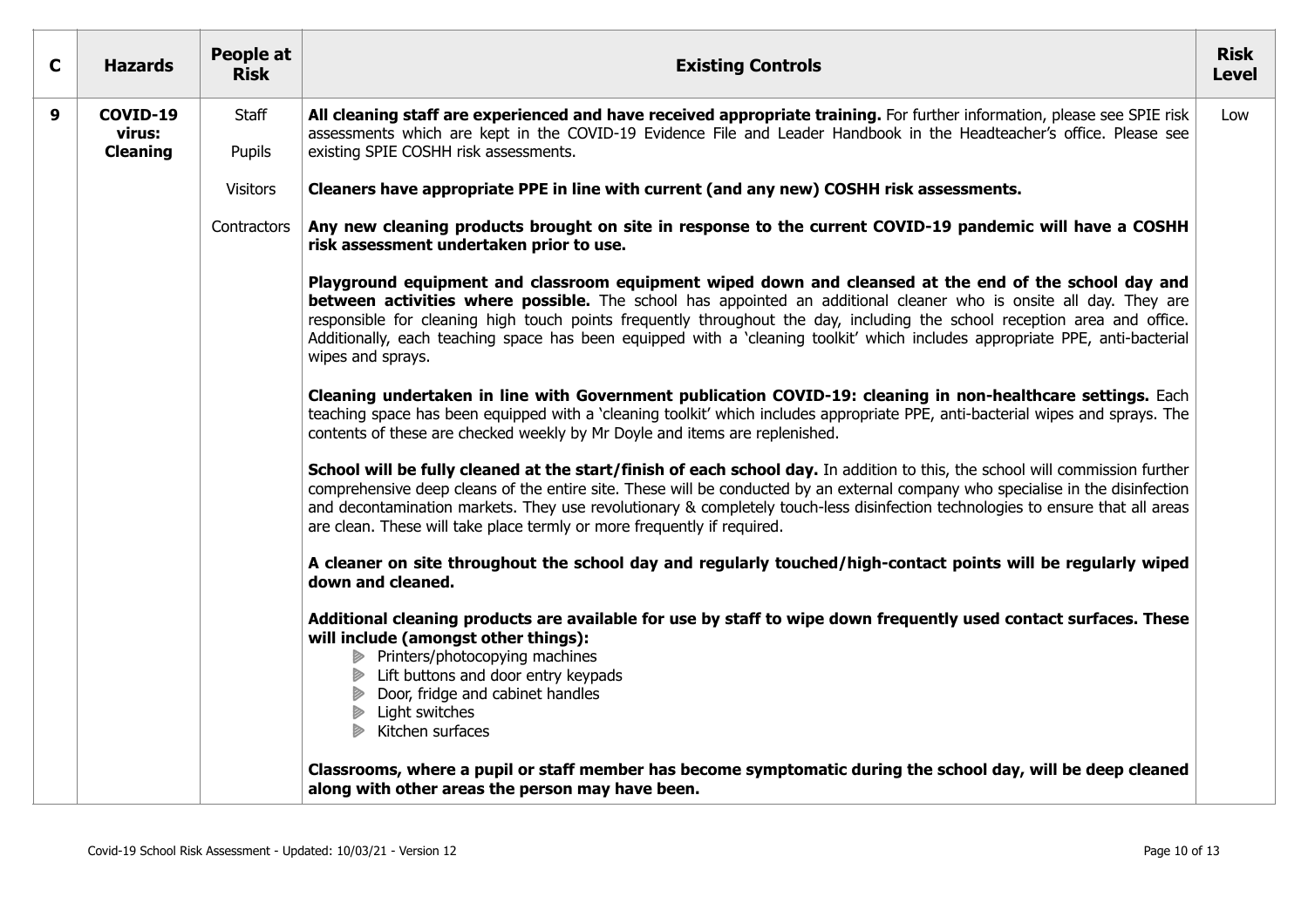| $\mathbf{C}$ | <b>Hazards</b>                                                                                            | People at<br><b>Risk</b>                          | <b>Risk</b><br><b>Existing Controls</b><br><b>Level</b>                                                                                                                                                                                                                                                                                                                                                                                                                                                                                                                                                                                                                                                                                                                                                                                                                                                                                                                                                                                                                                                                                                                                                                                                                                                                                                                                                                                                                                                                                                                                                                                                                                                                                                                                                                                                                                                                                                                                                                                                                                                                                                                                                                                                                                                                                                                                                                                                                                                                                                                                                                        |     |  |  |  |  |
|--------------|-----------------------------------------------------------------------------------------------------------|---------------------------------------------------|--------------------------------------------------------------------------------------------------------------------------------------------------------------------------------------------------------------------------------------------------------------------------------------------------------------------------------------------------------------------------------------------------------------------------------------------------------------------------------------------------------------------------------------------------------------------------------------------------------------------------------------------------------------------------------------------------------------------------------------------------------------------------------------------------------------------------------------------------------------------------------------------------------------------------------------------------------------------------------------------------------------------------------------------------------------------------------------------------------------------------------------------------------------------------------------------------------------------------------------------------------------------------------------------------------------------------------------------------------------------------------------------------------------------------------------------------------------------------------------------------------------------------------------------------------------------------------------------------------------------------------------------------------------------------------------------------------------------------------------------------------------------------------------------------------------------------------------------------------------------------------------------------------------------------------------------------------------------------------------------------------------------------------------------------------------------------------------------------------------------------------------------------------------------------------------------------------------------------------------------------------------------------------------------------------------------------------------------------------------------------------------------------------------------------------------------------------------------------------------------------------------------------------------------------------------------------------------------------------------------------------|-----|--|--|--|--|
| 10           | COVID-19<br>virus:<br><b>Pupils and</b><br>staff who<br>become<br>symptomatic<br>during the<br>school day | Staff<br>Pupils<br><b>Visitors</b><br>Contractors | Pupils and staff who become symptomatic during the school day will be isolated from the rest of the pupil group<br>and their parents (pupils) will be called to come and collect them. The school will use the Headteacher's office to<br>isolate symptomatic pupils. Staff will be sent home to self-isolate. Any areas, items and surfaces the symptomatic person has<br>come into contact with will be thoroughly cleaned as soon as possible. Additional information about self-isolating can be found<br>using the following link: https://www.gov.uk/government/publications/covid-19-stay-at-home-guidance/stay-at-home-guidance-<br>for-households-with-possible-coronavirus-covid-19-infection.<br>If staff are unable to maintain 2m social distancing from an isolated pupil, appropriate PPE should be worn e.g.<br>a surgical face mask.<br>Symptomatic pupils and staff are advised to engage with Government Test and Trace and get tested:<br>If someone tests negative, they feel well and no longer have symptoms similar to coronavirus<br>(COVID-19), they can stop self-isolating. Other members of their household can stop self-isolating.<br>If someone tests positive, they should follow Government guidance and must continue to self-isolate<br>for at least 10 days from the start of their symptoms. The 10-day period starts from the day they first<br>became ill. If they still have a high temperature, they should keep self-isolating until temperature<br>returns to normal.<br>The school understands how to contact the local Public Health England Health Protection Team in the event of a<br>positive test result for a member of staff or pupil: https://www.gov.uk/guidance/contacts-phe-health-protection-teams.<br>The Health Protection Team will provide the specific advice and guidance the school is to follow in the event of a<br>positive test result.<br>Where necessary, a 'bubble' will be sent home and advised to isolate in line with guidance. The school will send<br>template letters, provided by Liverpool City Council and Public Health, home to parents/carers in the event of a confirmed case<br>and/or an outbreak. The letters will always reflect the most up to date guidance, which can be found using this link: https://<br>www.gov.uk/government/publications/covid-19-stay-at-home-guidance/stay-at-home-guidance-for-households-with-possible-<br>coronavirus-covid-19-infection. The school aims to use as many platforms to inform parents/carers of the need to self-isolate -<br>these include email, text, telephone call and Class Dojo. | Low |  |  |  |  |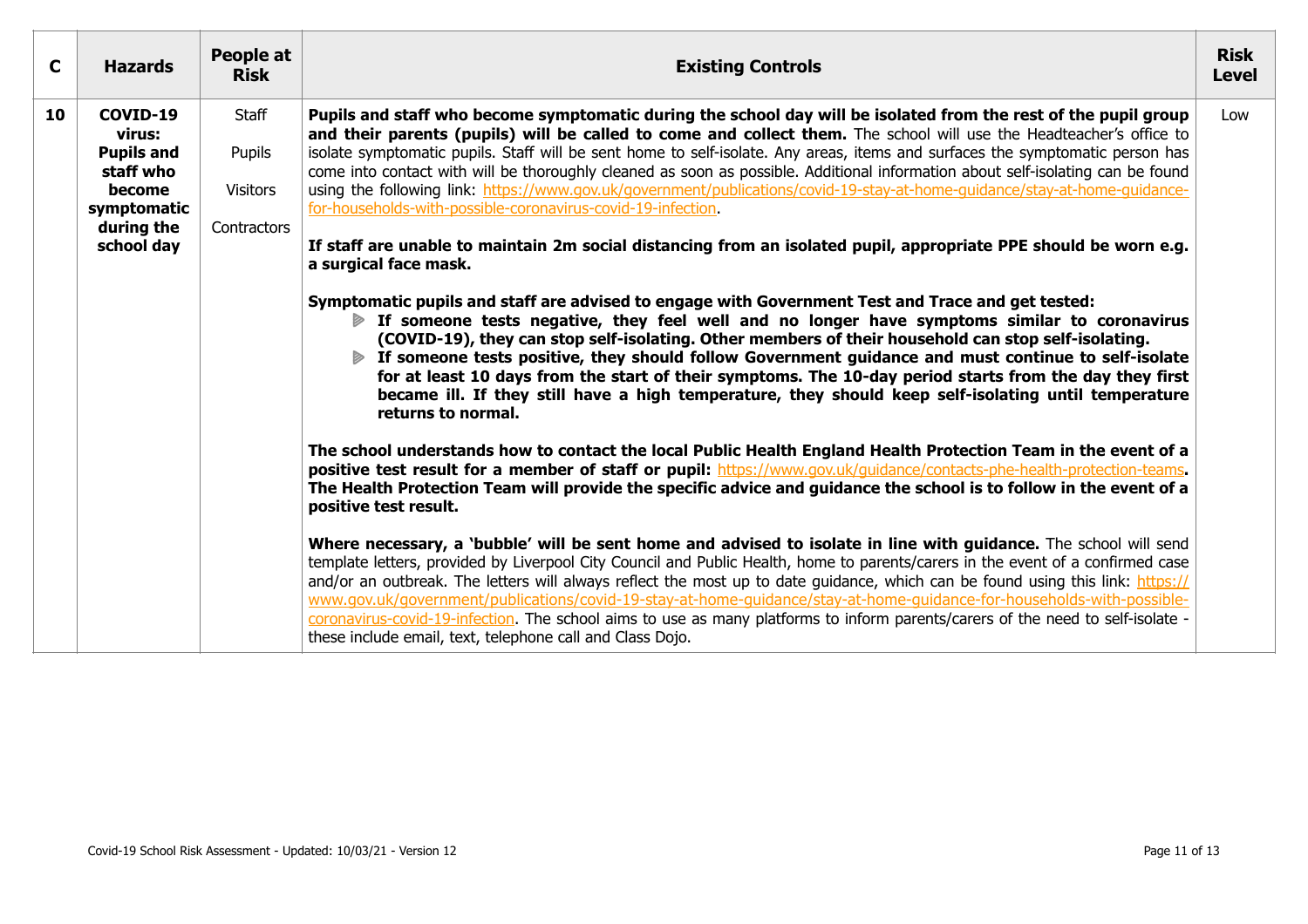| C  | <b>Hazards</b>                                                       | People at<br><b>Risk</b> | <b>Existing Controls</b>                                                                                                                                                                                                                                                                                                                                                                                                                                                                                                                                                                                                                                                                                                                                                                                                                                                                                                                                                                                                                                                                                                                                                                                                                                                                                                                                                                                                                                                                                                                                                                                                                                                                                                                                                                                                                             |     |  |  |  |  |
|----|----------------------------------------------------------------------|--------------------------|------------------------------------------------------------------------------------------------------------------------------------------------------------------------------------------------------------------------------------------------------------------------------------------------------------------------------------------------------------------------------------------------------------------------------------------------------------------------------------------------------------------------------------------------------------------------------------------------------------------------------------------------------------------------------------------------------------------------------------------------------------------------------------------------------------------------------------------------------------------------------------------------------------------------------------------------------------------------------------------------------------------------------------------------------------------------------------------------------------------------------------------------------------------------------------------------------------------------------------------------------------------------------------------------------------------------------------------------------------------------------------------------------------------------------------------------------------------------------------------------------------------------------------------------------------------------------------------------------------------------------------------------------------------------------------------------------------------------------------------------------------------------------------------------------------------------------------------------------|-----|--|--|--|--|
| 11 | COVID-19<br>virus:<br><b>Pupils who</b><br>have to self-<br>isolate. | Staff<br>Pupils          | In the event of a period of self-isolation, the school has a 'Remote Education and Contingency Plans for<br>Outbreaks during the COVID-19 Pandemic' policy in place to ensure that our children do not miss out on<br>anymore education. This policy has been shared with all staff on 29/09/20 and a staff meeting allocated to setting the<br>expectations for learning remotely. The new approach was also shared with all parents, via the school newsletter, on 02/10/20:<br>https://florencemelly.org/wp-content/uploads/2020/10/Newsletter-020920.pdf. The school has identified Miss Nikki Bear, our<br>AHT for the Quality of Education, to take the lead on remote learning. The expectations for children working remotely were<br>communicated to all parents on 06/01/20: https://drive.google.com/file/d/1erlbwppj7NyR7GXf4s0ID Nz7vP3F5hB/view?<br>usp=sharing and an update, in the form of a 'Remote Education Provision: Information for Parents/Carers' guide has been<br>published on the school website. We have developed a specific remote education webpage to keep all stakeholders fully<br>informed and up to date with developments in this area: https://florencemelly.org/parents/remotelearning/<br>The school will support the mental health and well-being of self-isolating pupils. Teaching assistants and support<br>staff are tasked with making 'safe and well' phone calls/visits. Those pupils and families who are struggling will be directed to<br>Mr Joseph Doyle, our Mental Health and Well-Being Lead, who will provide support accordingly.<br>Weekly Mental Health and Well-Being Resource are shared with staff, pupils and parents. These are available via the specific<br>mental health and well-being support page of the school website: https://florencemelly.org/parents/community-support/ | Low |  |  |  |  |

| D                                   | <b>Controls</b>                                                               |  | E<br>To be completed by the Manager                                                                                                                                                                                                                                                                                                                                       |                |                                                   |                                                                |
|-------------------------------------|-------------------------------------------------------------------------------|--|---------------------------------------------------------------------------------------------------------------------------------------------------------------------------------------------------------------------------------------------------------------------------------------------------------------------------------------------------------------------------|----------------|---------------------------------------------------|----------------------------------------------------------------|
| <b>Additional Controls Required</b> |                                                                               |  | <b>Action Taken</b>                                                                                                                                                                                                                                                                                                                                                       | <b>By Whom</b> | <b>Target</b><br><b>Completion</b><br><b>Date</b> | <b>Task</b><br>Completed,<br><b>Signed and</b><br><b>Dated</b> |
|                                     | Staff offered home LFT tests in line with the<br>guidance set out by the DfE. |  | New LFT risk assessment has been developed and<br>shared with all staff on 10/02/21: https://<br>drive.google.com/file/d/<br>1bLq18qkkSyGtRWFI0IZyz HnN1buhzwf/view?<br>usp=sharing. A comprehensive email, detailing the<br>new approached was issued to all staff, via a de-brief<br>email, on 27/01/21. The outcome of each test is<br>monitored, logged and recorded. | Mr Aaron Leach | Ongoing                                           |                                                                |